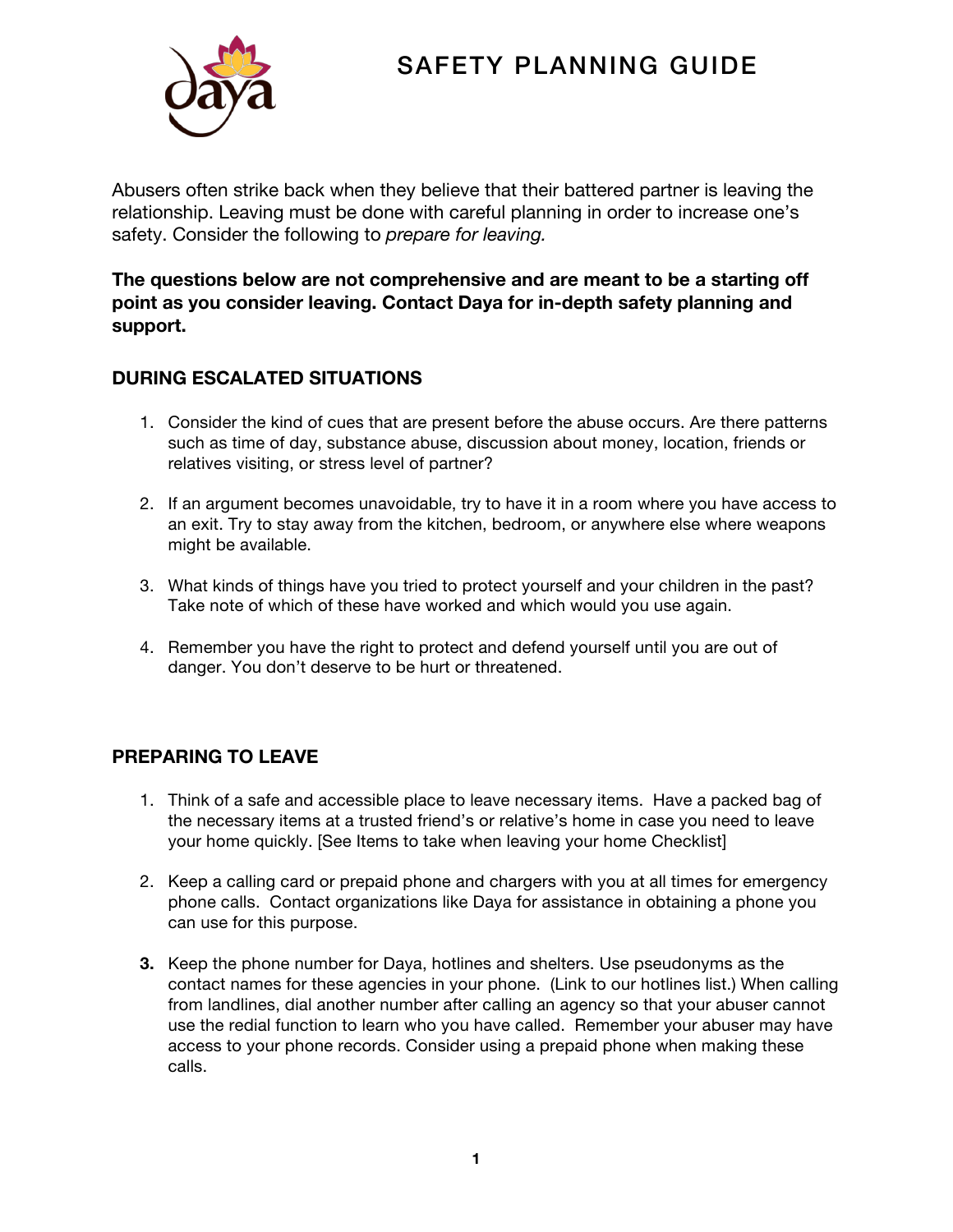- 4. Practice how can you get out of your home safely and have alternative plans. When talking about these plans with your children, use phrases such as, "We're practicing what to do in an emergency".
- 5. Make up a code word to use with your children, family, friends, and neighbors when you need the police.
- 6. Consider calling ahead and verifying your 911 system is in place. Verify that law enforcement has the exact location and directions to your home. If your home is difficult to locate, apply a reflective color to your mailbox, or somewhere discrete, and make sure your house number can be seen more clearly.
- 7. Reach out to a trusted relative and/or friends can you can call for support, money, or a safe place to stay.
- 8. Read about and reach out to legal resources in your community and reach out to an organization like Daya for a consultation on your rights. \*Link to our legal services
- 9. Consider ways to increase your independence before you leave such as opening a bank account or a PO Box for your mail.

## **YOUR CHILDREN'S SAFETY**

- 1. Remember that when you're safety planning with your children, they may tell this information to the abuser, which can make the situation more dangerous. When talking about these plans with your children, use phrases such as, "We're practicing what to do in an emergency".
- 2. Teach your children how to call 911 or make collect calls to you or a friend in the event that they are taken. Reassure them that it is okay to call someone no matter what the abuser may say to them to convince them otherwise.
- 3. Inform their school or daycare about who has permission to pick up your children as soon as possible.
- 4. Create a code or a game with your children so they know when and how to call for help.
- 5. Identify a room in your home they can go to when they're afraid and what to think about when they are feeling scared.
- 6. Help them create a list of people they are comfortable talking to and expressing their thoughts and emotions.
- 7. Consider having your children receive counseling/therapy.